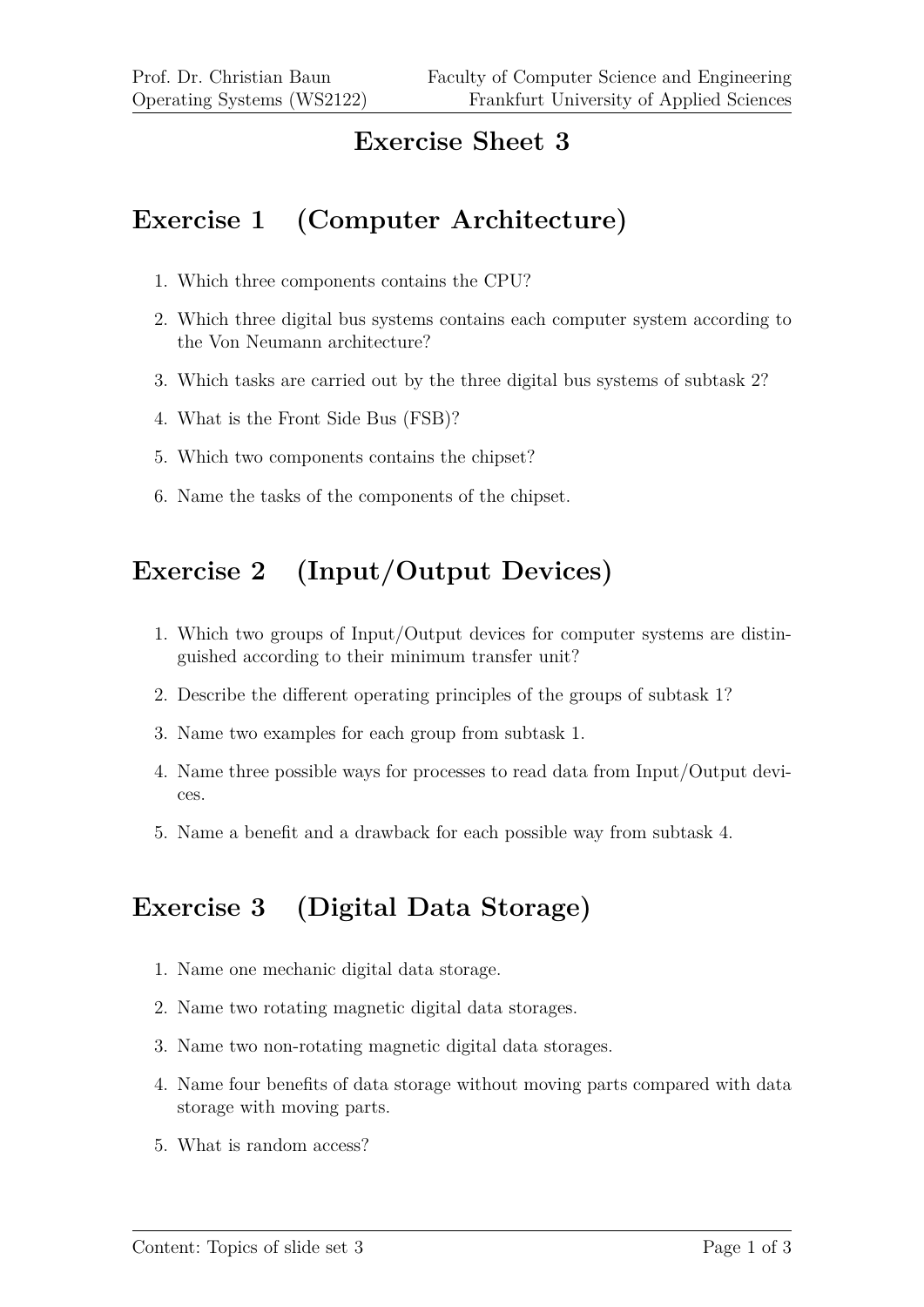- 6. Name one non-persistent data storage.
- 7. The storage of computer systems is distinguished into the categories primary storage, secondary storage and tertiary storage. Which category or categories can the CPU access directly?
- 8. Which category or categories of subtask 7 can the CPU only access via a controller?
- 9. Name two examples for each category of subtask 7.
- 10. Name the two categories of tertiary storage.
- 11. Describe the two categories of subtask 10.

#### **Exercise 4 (Write policies)**

- 1. Name the two basic cache write policies.
- 2. With which cache write policy of subtask 1 may inconsistencies occur?
- 3. With which cache write policy of subtask 1 is the system performance lower?
- 4. With which cache write policy of subtask 1 are so called dirty bits used?
- 5. For what reason are dirty bits used?

## **Exercise 5 (Permissions and Links)**

1. Which command can be used to specify that all new created files have this permissions: -r--r--r--

*Attention! If you executed the command, you should fix your permissions as a next step. Otherwise it will be not so comfortable for you to work in your home directory.*

- 2. Create in your home directory a directory with the name BTS\_Links. Navigate to the new directory and try to erase the entry  $\ldots$ ".
- 3. Create in the directory BTS\_Links. . .
	- an empty file Original.
	- a hard link HardLink, which points to the file Original.
	- a symbolic link SymbLink, which points to the file Original.
- 4. Check the inodes of the file Original and of both links via ls -li.